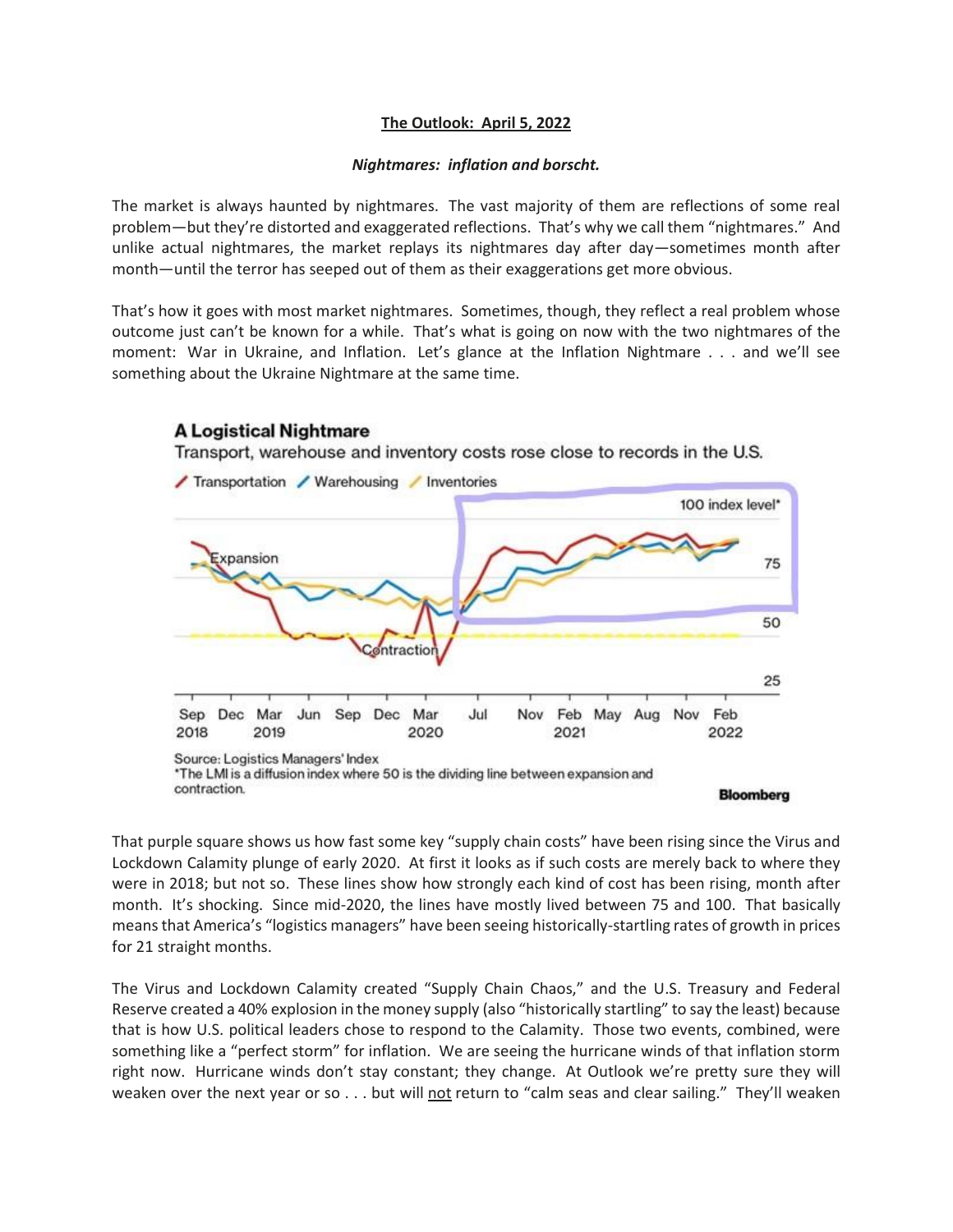because "supply chain chaos" will slowly ease as business people do what they always do: fix problems. But the other trigger for the perfect storm was that 40% hike in newly printed money. That will be here for a good while, creating inflation problems.

A couple of weeks ago we wrote "Strength on Main Street; Weakness in Moscow . . . Eventually." The point was simple: Mr. Putin's act of war and the surprising strength of the Western response would bring pain to Russia eventually; and put more pressure on Putin. The Wall Street Journal just turned out a nice piece of journalism, with some very interesting pictures:



## Rate of inflation Russians expect in 12 months' time

Source: Bank of Russia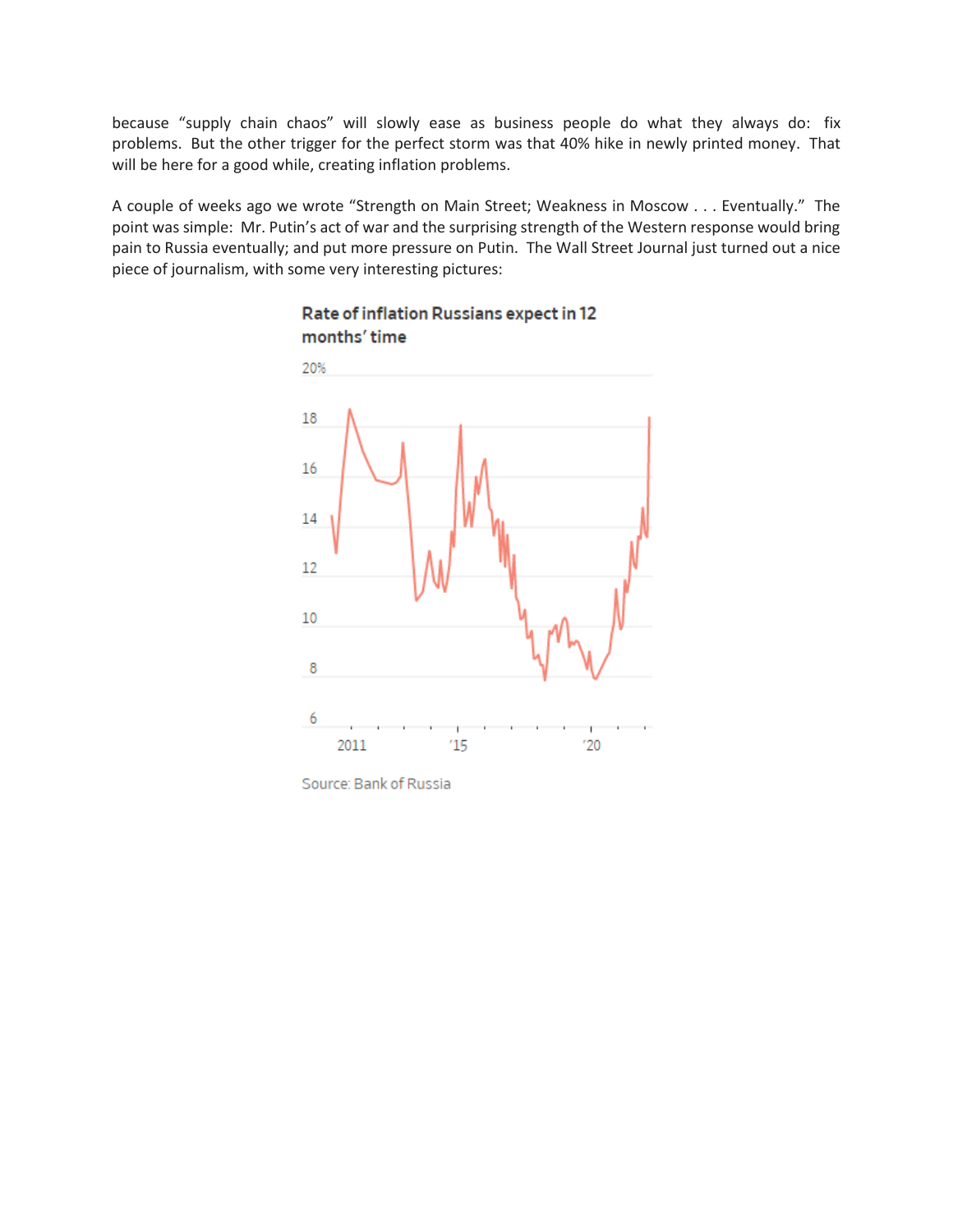



Source: Russia's Federal State Statistics Service

## Price increases for borscht ingredients since start of year



Source: Russia's Federal State Statistics Service